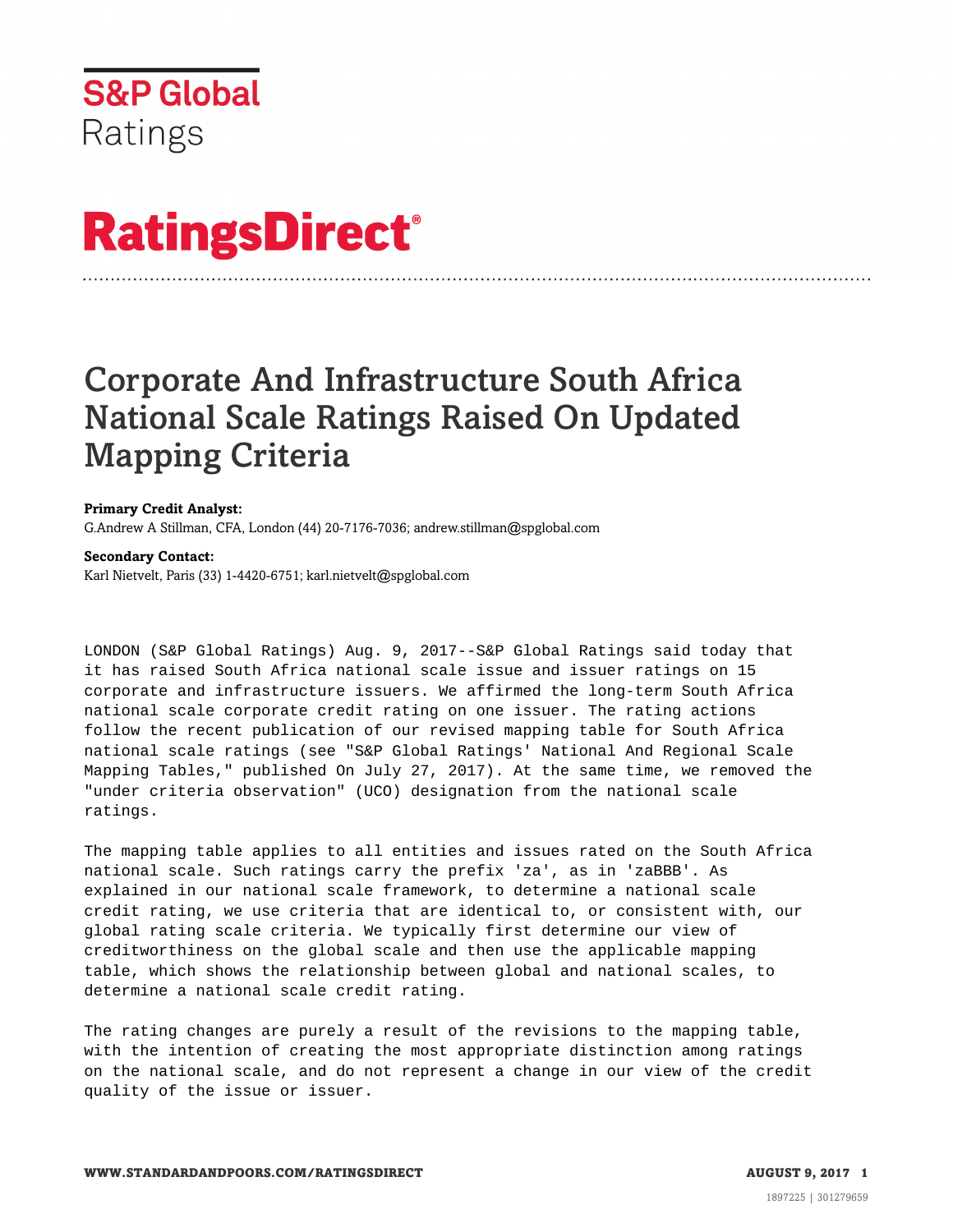The full list of affected South Africa national scale ratings is below.

RATING LIST

| Upgraded                                                                                                |                                                                    |                                                                  |
|---------------------------------------------------------------------------------------------------------|--------------------------------------------------------------------|------------------------------------------------------------------|
|                                                                                                         | To                                                                 | From                                                             |
| Anglo American PLC<br>Corporate Credit Rating                                                           | $zaAA+/--/zaA-1+$                                                  | $zaA+/--/zaA-1$                                                  |
| Anglo American SA Finance Ltd.<br>Senior Unsecured                                                      | $z$ a $AA$ +/za $A$ -1+                                            | $zaA+/zaA-1$                                                     |
|                                                                                                         |                                                                    |                                                                  |
| AngloGold Ashanti Ltd.<br>Corporate Credit Rating<br>Senior Secured<br>Senior Unsecured<br>Subordinated | $zaAA/--/zaA-1+$<br>$zaAA/zaA-1+$<br>$zaAA/zaA-1+$<br>zaAA-/zaA-1+ | $zaA/--/zaA-1$<br>zaA/zaA-1<br>zaA/zaA-1<br>$z$ a $A-/z$ a $A-1$ |
| ESKOM Holdings SOC Ltd.                                                                                 |                                                                    |                                                                  |
| Corporate Credit Rating                                                                                 | $z$ aBBB/--/zaA-2                                                  | $z$ aBB-/--/zaB                                                  |
| Exxaro Resources Ltd.                                                                                   |                                                                    |                                                                  |
| Corporate Credit Rating<br>Senior Unsecured Long-Term                                                   | $z$ aBBB/--/zaA-2<br>zaBBB                                         | $z$ aBB- $/$ -- $/z$ aB<br>zaBB-                                 |
| Gold Fields Ltd.                                                                                        |                                                                    |                                                                  |
| Corporate Credit Rating                                                                                 | $zaAA/--/zaA-1+$                                                   | $zaA/--/zaA-1$                                                   |
| Mobile Telephone Networks Holdings (Pty) Ltd.<br>Corporate Credit Rating zaAA/--/--                     |                                                                    | $zaA/---$ /--                                                    |
| MTN Group Ltd.<br>Corporate Credit Rating                                                               | $zaAA/---$ /--                                                     | $zaA/---$ /--                                                    |
| PPC Ltd.<br>Corporate Credit Rating                                                                     | $z$ aBBB/--/zaA-2                                                  | $z$ aBB-/--/zaB                                                  |
| Rand Water                                                                                              |                                                                    |                                                                  |
| Corporate Credit Rating                                                                                 | $zaAAA/---$ /--                                                    | $z$ a $AA$ -/--/--                                               |
| Scania AB (publ.)                                                                                       |                                                                    |                                                                  |
| Corporate Credit Rating                                                                                 | $-$ -/--/zaA-1+                                                    | $-$ -/--/zaA-1                                                   |
| Sibanye Gold Ltd.<br>Corporate Credit Rating                                                            | $z$ aBBB+/--/--                                                    | $z$ aBB/--/--                                                    |
| Super Group Ltd.                                                                                        |                                                                    |                                                                  |
| Corporate Credit Rating                                                                                 | $zaAA/--/zaA-1+$                                                   | zaA+/--/zaA-1                                                    |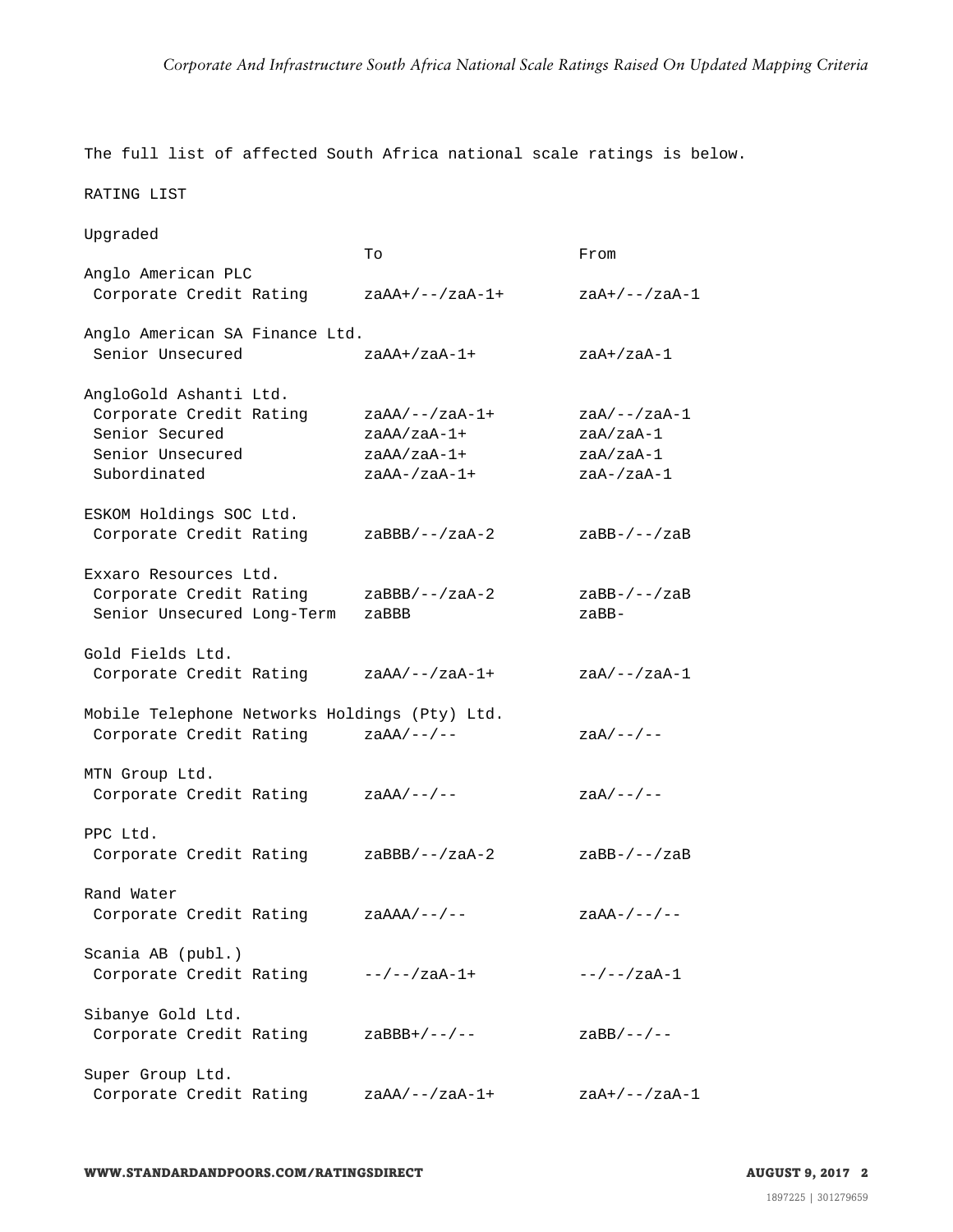```
Transnet SOC Ltd.
Corporate Credit Rating zaAAA/--/zaA-1+ zaAA-/--/zaA-1
Umgeni Water
Corporate Credit Rating zaAAA/--/zaA-1+ zaAA-/--/zaA-1
Rating Affirmed
Scania AB (publ.)
Corporate Credit Rating zaAAA/--/--
```
#### RELATED CRITERIA

- General Criteria: S&P Global Ratings' National And Regional Scale Mapping Tables, July 27, 2017
- General Criteria: Methodology For Linking Long-Term And Short-Term Ratings , April 7, 2017
- General Criteria: Rating Government-Related Entities: Methodology And Assumptions, March 25, 2015
- Criteria Corporates General: Methodology And Assumptions: Liquidity Descriptors For Global Corporate Issuers, Dec. 16, 2014
- General Criteria: National And Regional Scale Credit Ratings, Sept. 22, 2014
- Criteria Corporates Industrials: Key Credit Factors For The Railroad And Package Express Industry, Aug. 12, 2014
- Criteria Corporates Industrials: Key Credit Factors For The Telecommunications And Cable Industry, June 22, 2014
- Criteria Corporates Industrials: Key Credit Factors For The Metals And Mining Downstream Industry, Dec. 20, 2013
- Criteria Corporates Industrials: Key Credit Factors For The Metals And Mining Upstream Industry, Dec. 20, 2013
- Criteria Corporates Industrials: Key Credit Factors For The Building Materials Industry, Dec. 19, 2013
- General Criteria: Methodology: Industry Risk, Nov. 19, 2013
- General Criteria: Group Rating Methodology, Nov. 19, 2013
- General Criteria: Country Risk Assessment Methodology And Assumptions, Nov. 19, 2013
- Criteria Corporates Utilities: Key Credit Factors For The Regulated Utilities Industry, Nov. 19, 2013
- Criteria Corporates Industrials: Key Credit Factors For The Transportation Infrastructure Industry, Nov. 19, 2013
- Criteria Corporates Industrials: Key Credit Factors For The Auto And Commercial Vehicle Manufacturing Industry, Nov. 19, 2013
- Criteria Corporates General: Corporate Methodology: Ratios And Adjustments, Nov. 19, 2013
- Criteria Corporates General: Corporate Methodology, Nov. 19, 2013
- General Criteria: Ratings Above The Sovereign--Corporate And Government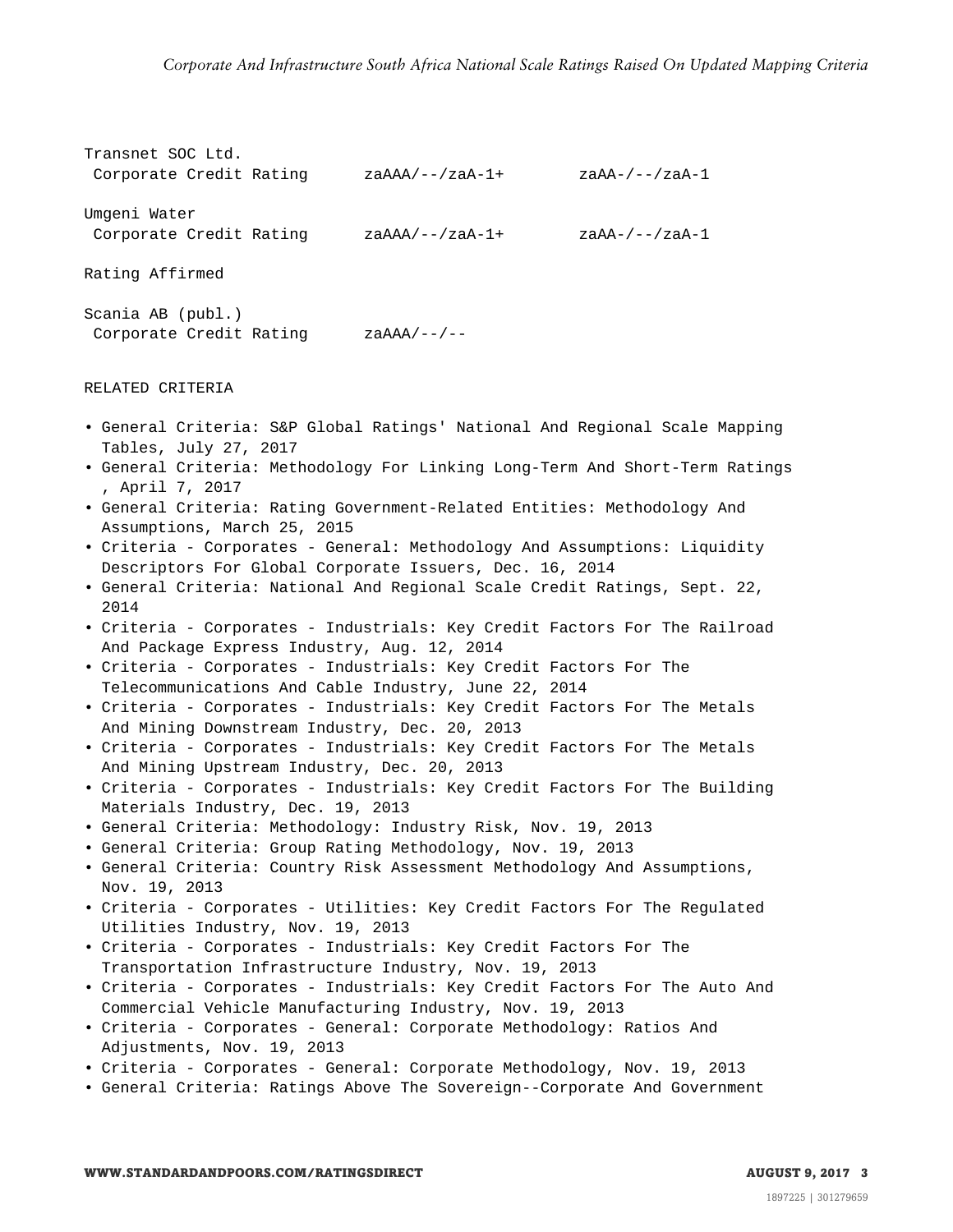Ratings: Methodology And Assumptions, Nov. 19, 2013

- General Criteria: Methodology: Management And Governance Credit Factors For Corporate Entities And Insurers, Nov. 13, 2012
- General Criteria: Criteria For Assigning 'CCC+', 'CCC', 'CCC-', And 'CC' Ratings, Oct. 1, 2012
- General Criteria: Stand-Alone Credit Profiles: One Component Of A Rating, Oct. 1, 2010
- General Criteria: Use Of CreditWatch And Outlooks, Sept. 14, 2009
- Criteria Corporates General: 2008 Corporate Criteria: Rating Each Issue, April 15, 2008

## **Additional Contact:**

Industrial Ratings Europe; Corporate\_Admin\_London@spglobal.com

Certain terms used in this report, particularly certain adjectives used to express our view on rating relevant factors, have specific meanings ascribed to them in our criteria, and should therefore be read in conjunction with such criteria. Please see Ratings Criteria at www.standardandpoors.com for further information. Complete ratings information is available to subscribers of RatingsDirect at www.globalcreditportal.com and at spcapitaliq.com. All ratings affected by this rating action can be found on the S&P Global Ratings' public website at www.standardandpoors.com. Use the Ratings search box located in the left column. Alternatively, call one of the following S&P Global Ratings numbers: Client Support Europe (44) 20-7176-7176; London Press Office (44) 20-7176-3605; Paris (33) 1-4420-6708; Frankfurt (49) 69-33-999-225; Stockholm (46) 8-440-5914; or Moscow 7 (495) 783-4009.